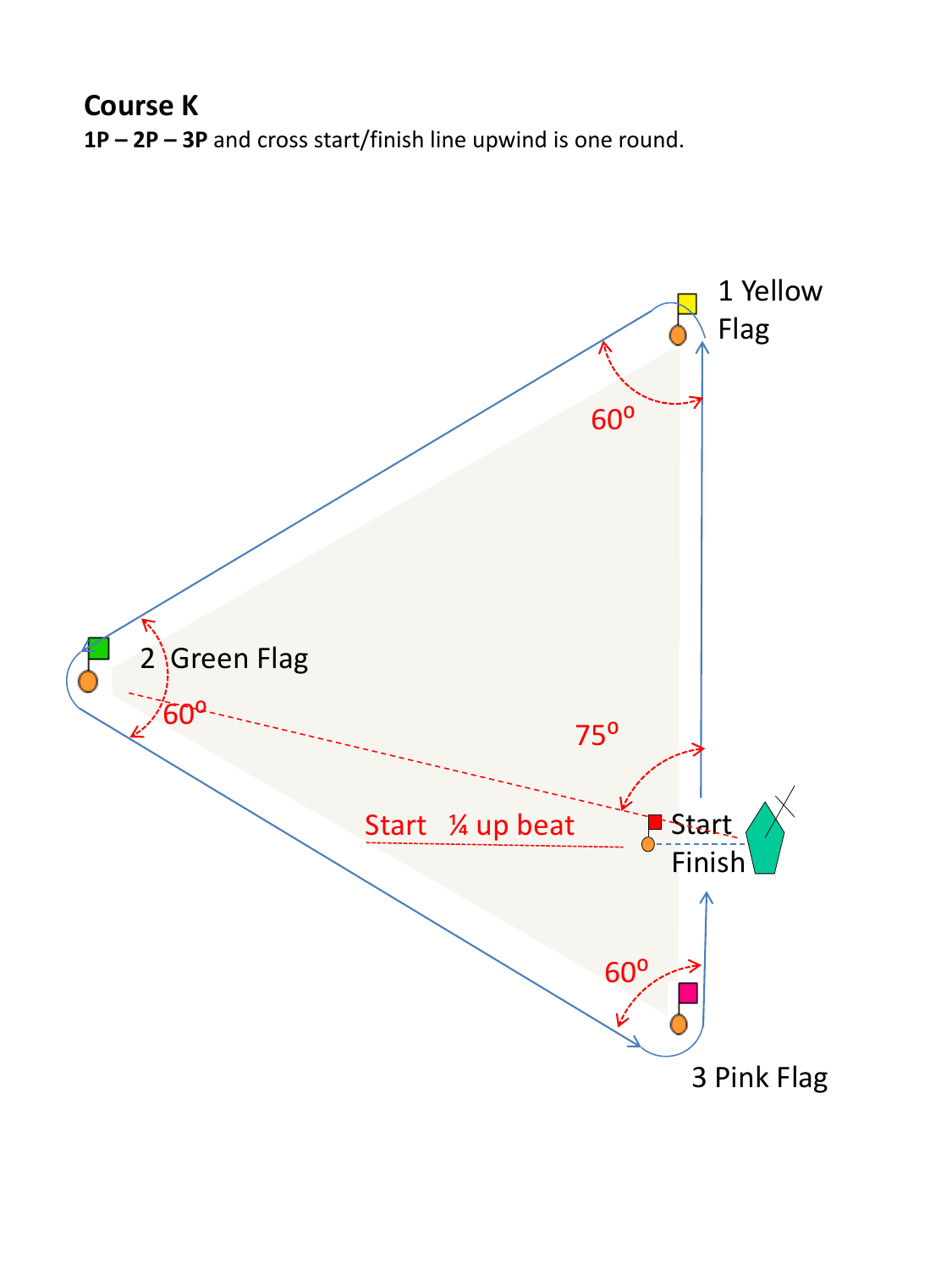**Course K 1P – 2P – 3P** and cross start/finish line upwind is one round.

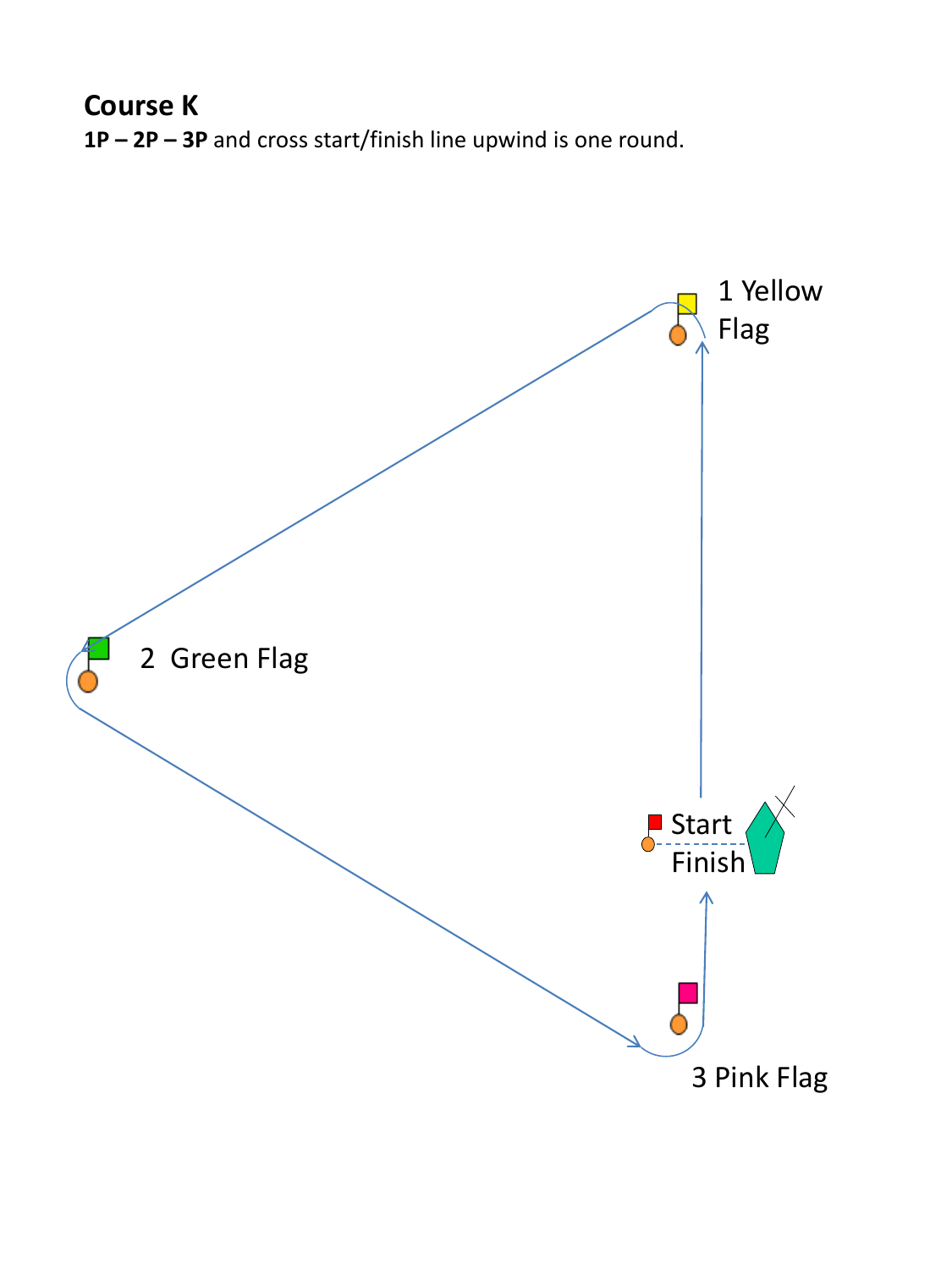## **Course L**

**1P – 2P** and cross start/finish line upwind is one round Finish line downwind is an obstruction. Do not cross.

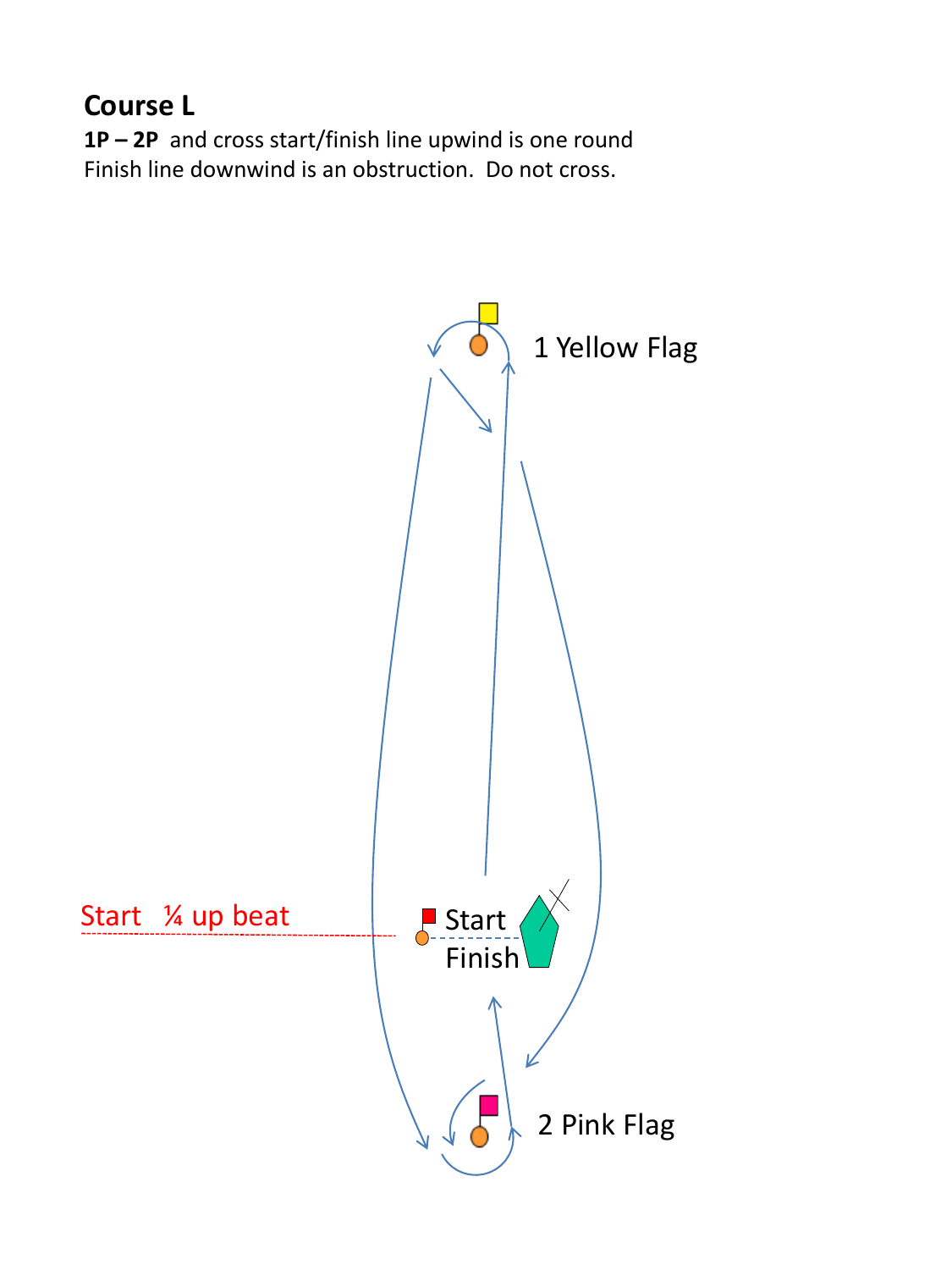## **Course L**

**1P – 2P** and cross start/finish line upwind is one round Finish line downwind is an obstruction. Do not cross.

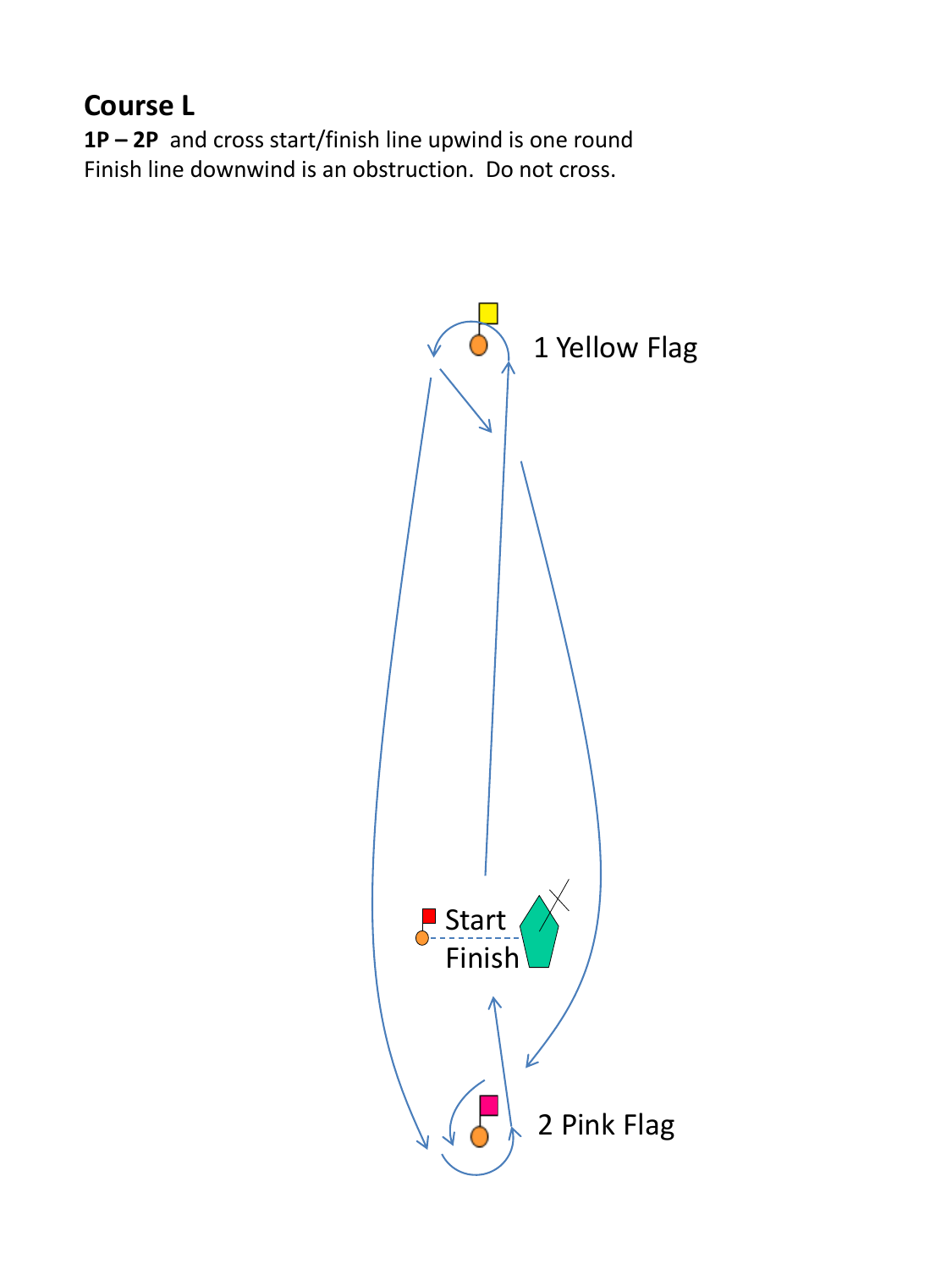**Course N 1P – 2P – 3P – 4P** and cross start/finish line upwind is one round.

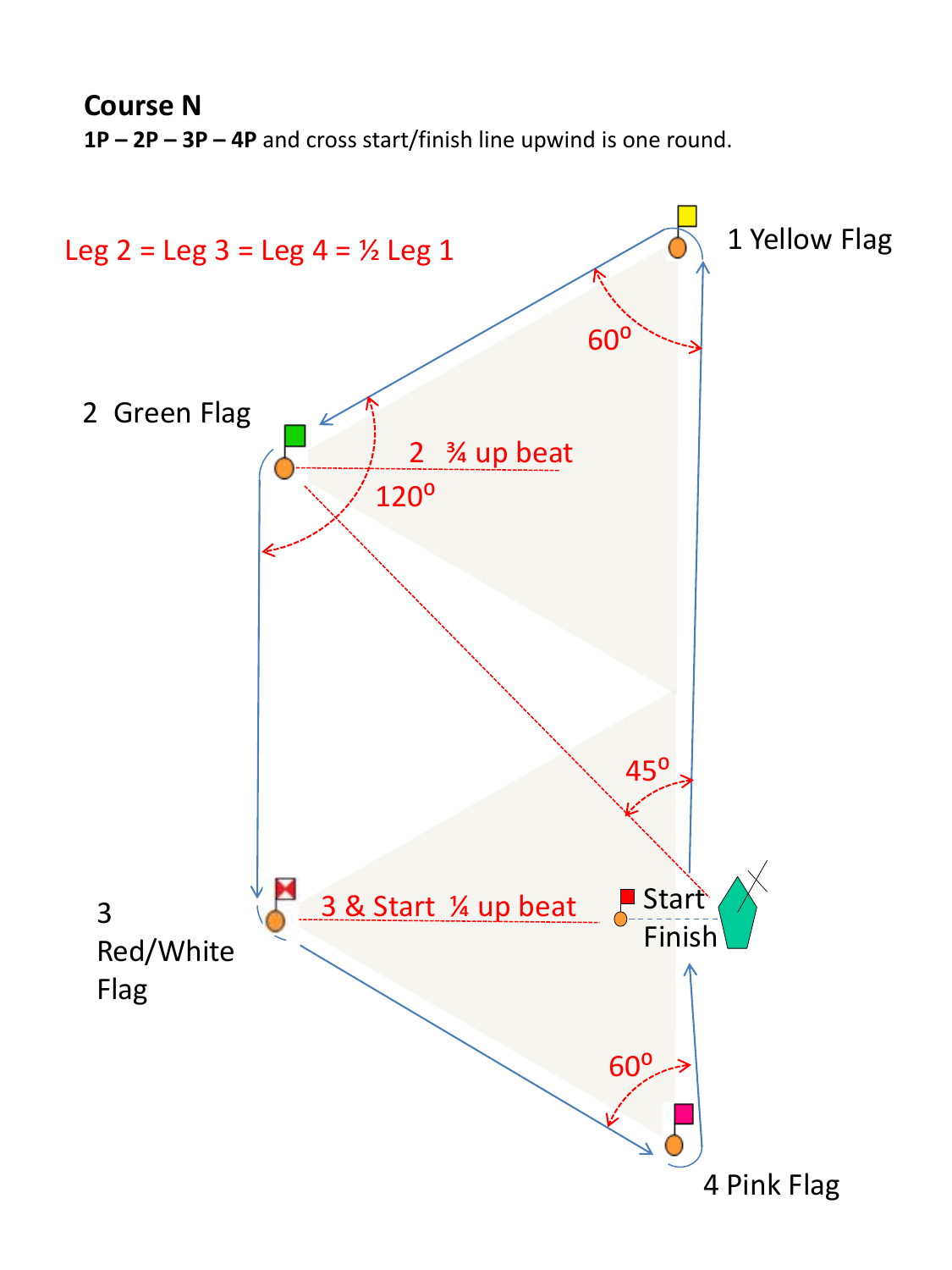**Course N 1P – 2P – 3P – 4P** and cross start/finish line upwind is one round.

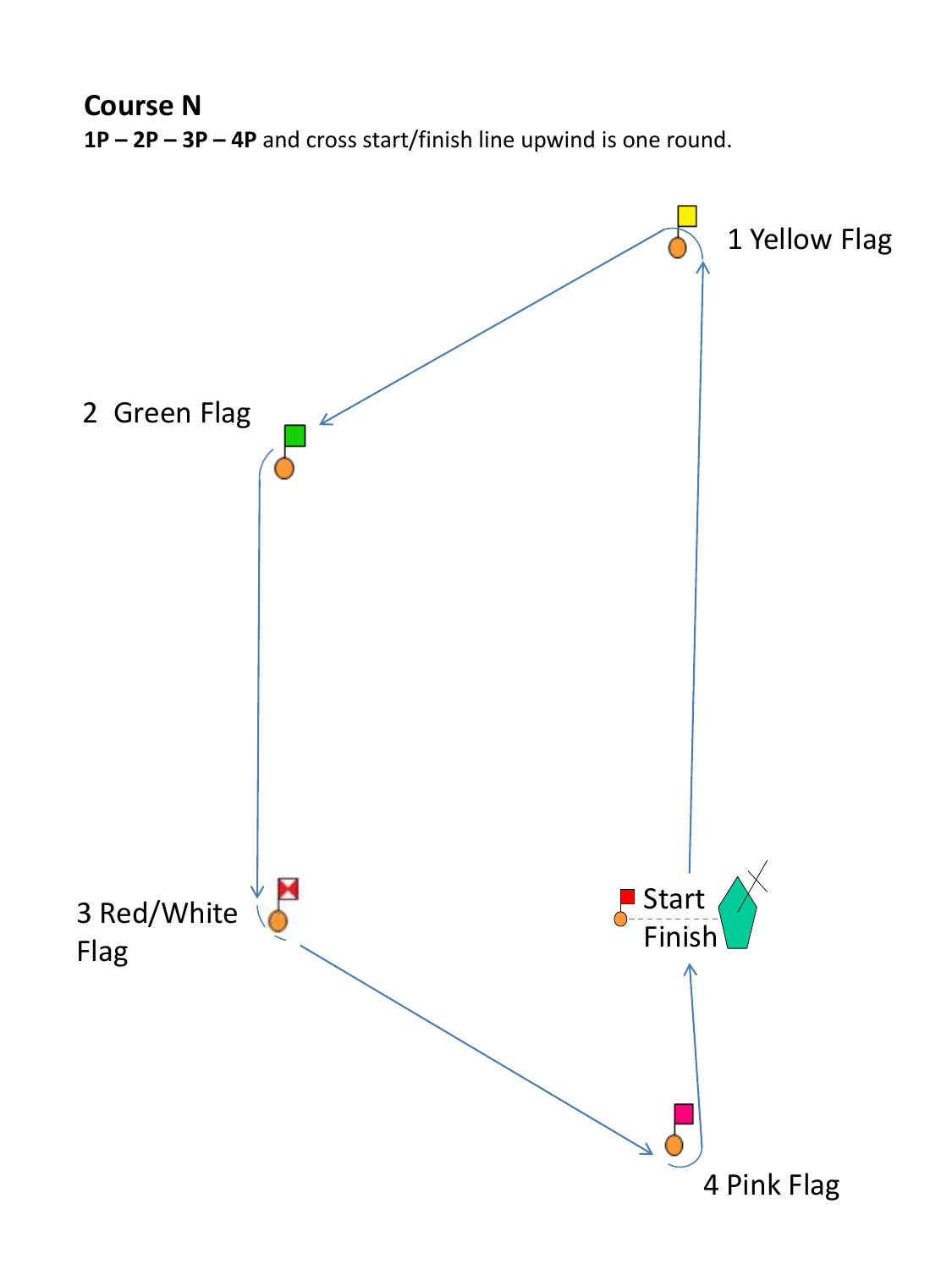## **Course P**

**1P – 2P – 3S – 4P** and cross start/finish line upwind is one round. Finish line downwind is an obstruction. Do not cross.

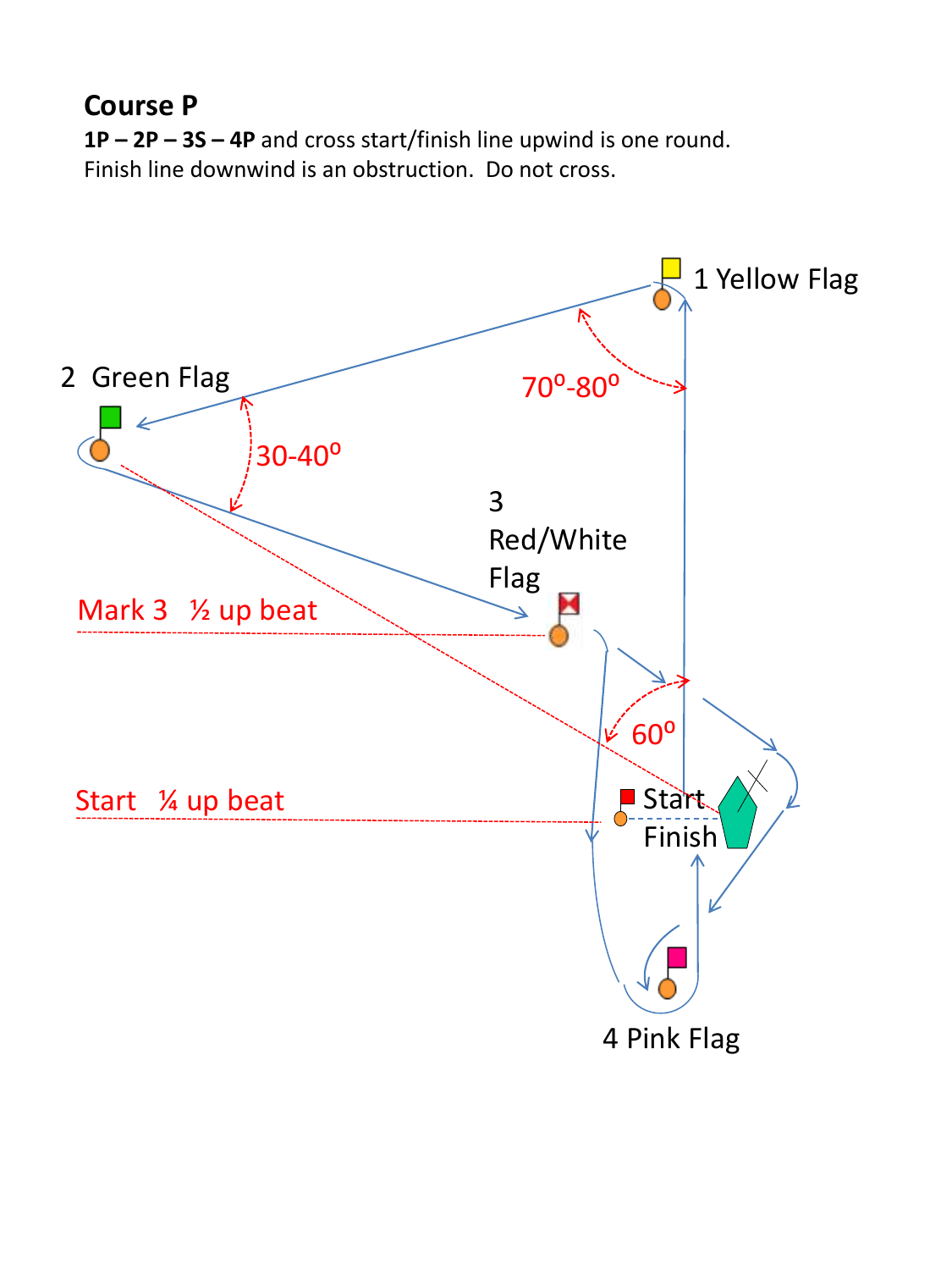## **Course P**

**1P – 2P – 3S – 4P** and cross start/finish line upwind is one round. Finish line downwind is an obstruction. Do not cross.